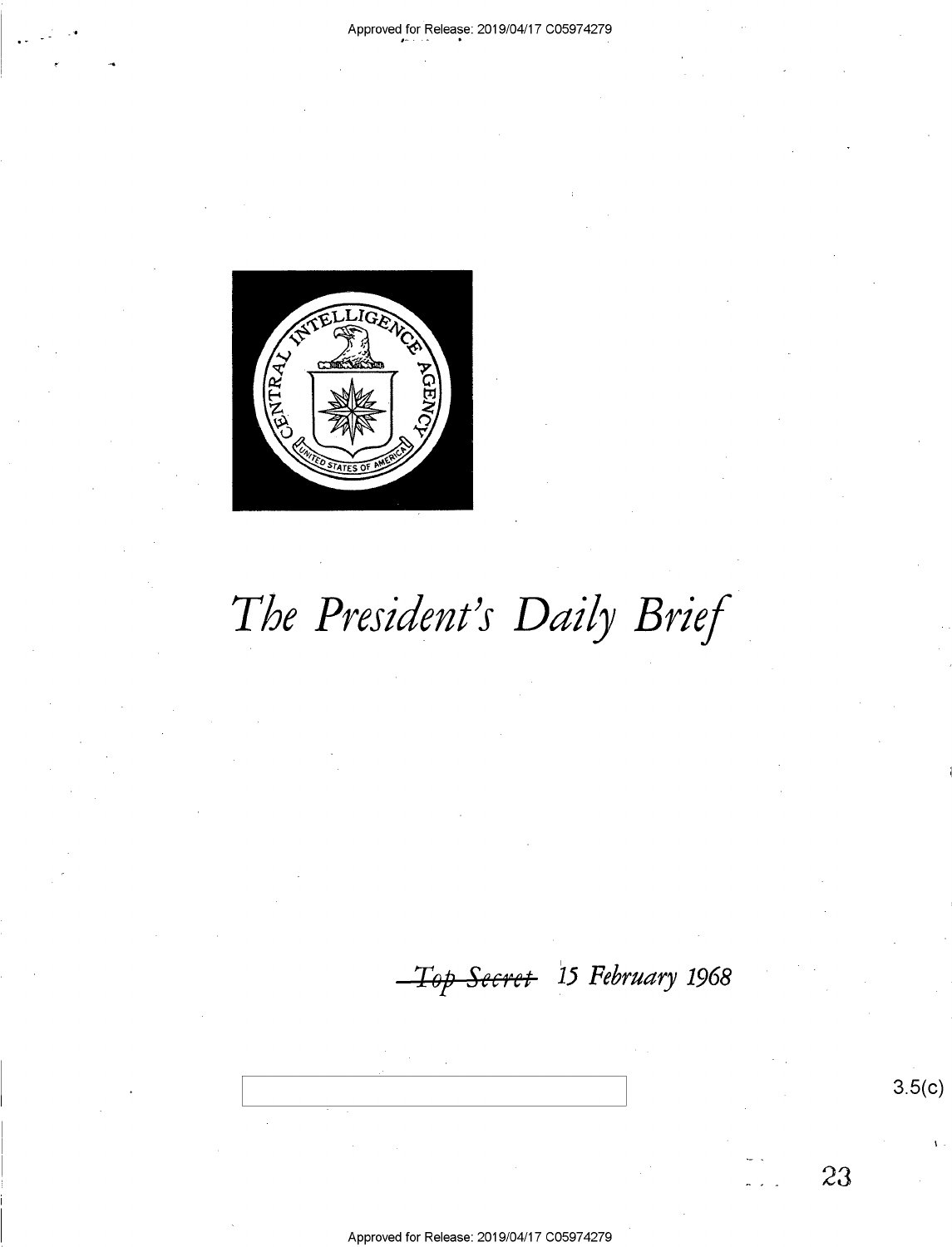<del>OP SECRET</del>

 $\leftarrow$ '

## DAILY BRIEF 15 FEBRUARY 1968

1. South Vietnam\_ Menacing Communist troop movements continue in the central and eastern<br>sectors of Quang Tri Province. The efsectors of Quang Tri Province. fect on popular morale in the province capital (Quang Tri city) has been severe. The people expect new attacks momentarily; the sudden departure of the<br>Filipino nationals employed by the US provincial mission has not helped.

> The relative lull, in the enemy's offensive against urban areas continued There were no significant ground probes in the Khe Sanh area.

2. Laos Government forces were driven from two positions west of Saravane yesterday, thus virtually closing the Communist ring around the city. It is unlikely that the two government battalions there can successfully resist <sup>a</sup> concerted enemy thrust.

> The loss of Saravane would secure Communist control of infiltration routes in the southern panhandle and would deal a severe psychological blow to an already uneasy leadership in Vientiane.

| Dominican | All districts of Santo Domingo |           |
|-----------|--------------------------------|-----------|
| Republic  | were quiet last night.         | 3.3(h)(2) |

3. Dominican

<del>TOP SECRET</del> –

 $3.5(c)$ 

 $3.5(c)$ 

3.3(h)(2)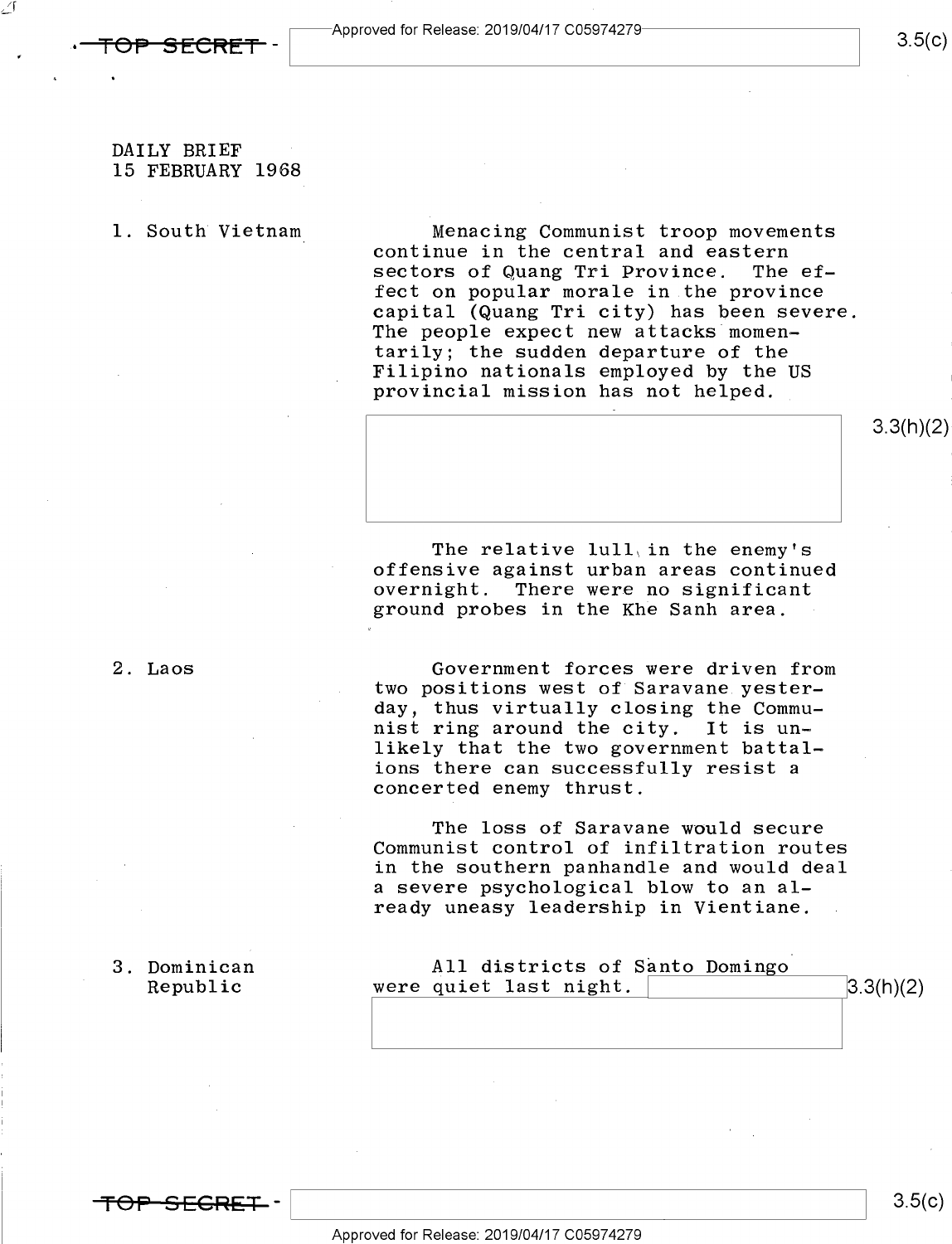/

4. Cambodia **Another package of material docu**menting North Vietnamese and Viet Cong use of Cambodia was sent to Phnom Penh yesterday. The Australian ambassador in Cambodia believes that the first batch of information was a real eyeopener for Sihanouk. He said that Sihanouk appreciates the restraint the President has applied and the care he has taken to avoid border violations. Sihanouk put the same thought in his own words last week when he told Look editor Attwood that the President was a "hawk about Vietnam, but a dove about Cambodia."

5. Bolivia  $\begin{bmatrix} 5 & 3.3(n)/2 \end{bmatrix}$ 

<del>'SFCRET</del> -

### Approved for Release: 2019/O4/17 CO5974279

 $3.5(c)$ 

I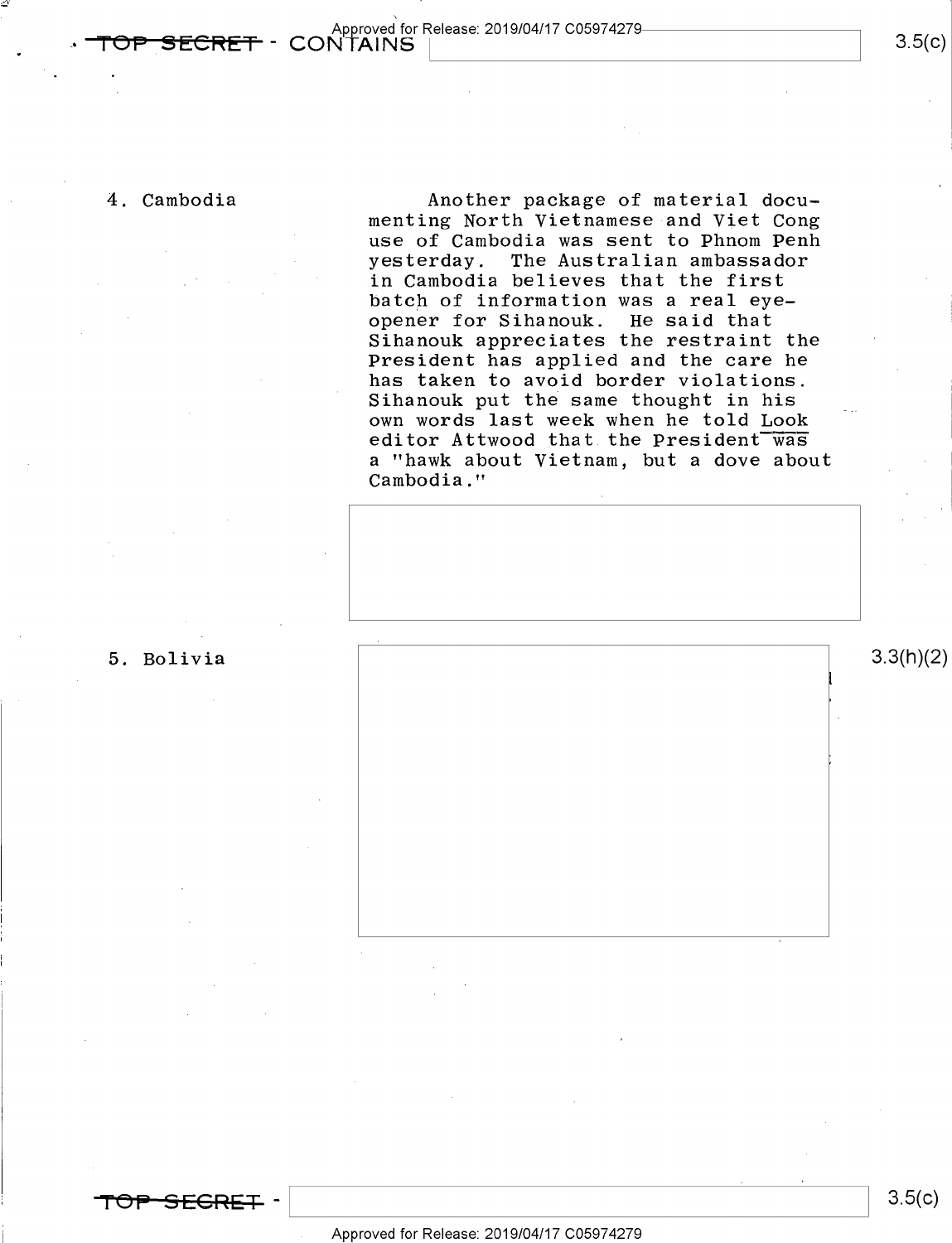6. West Germany - Kiesinger arrives in Paris today France ' at the head of a 50-man delegation, but the Germans are doubtful that even with that strength of number they will get far with De Gaulle. Differences over British entry into the Common Market and Willy Brandt's recent criticism<br>of De Gaulle's policies have chilled the atmosphere. Public irritation with<br>De Gaulle in West Germany now requires that Kiesinger avoid any sign of knuck-<br>ling under as he searches for positive aspects of Franco-German relations to play up.



 $3.5(c)$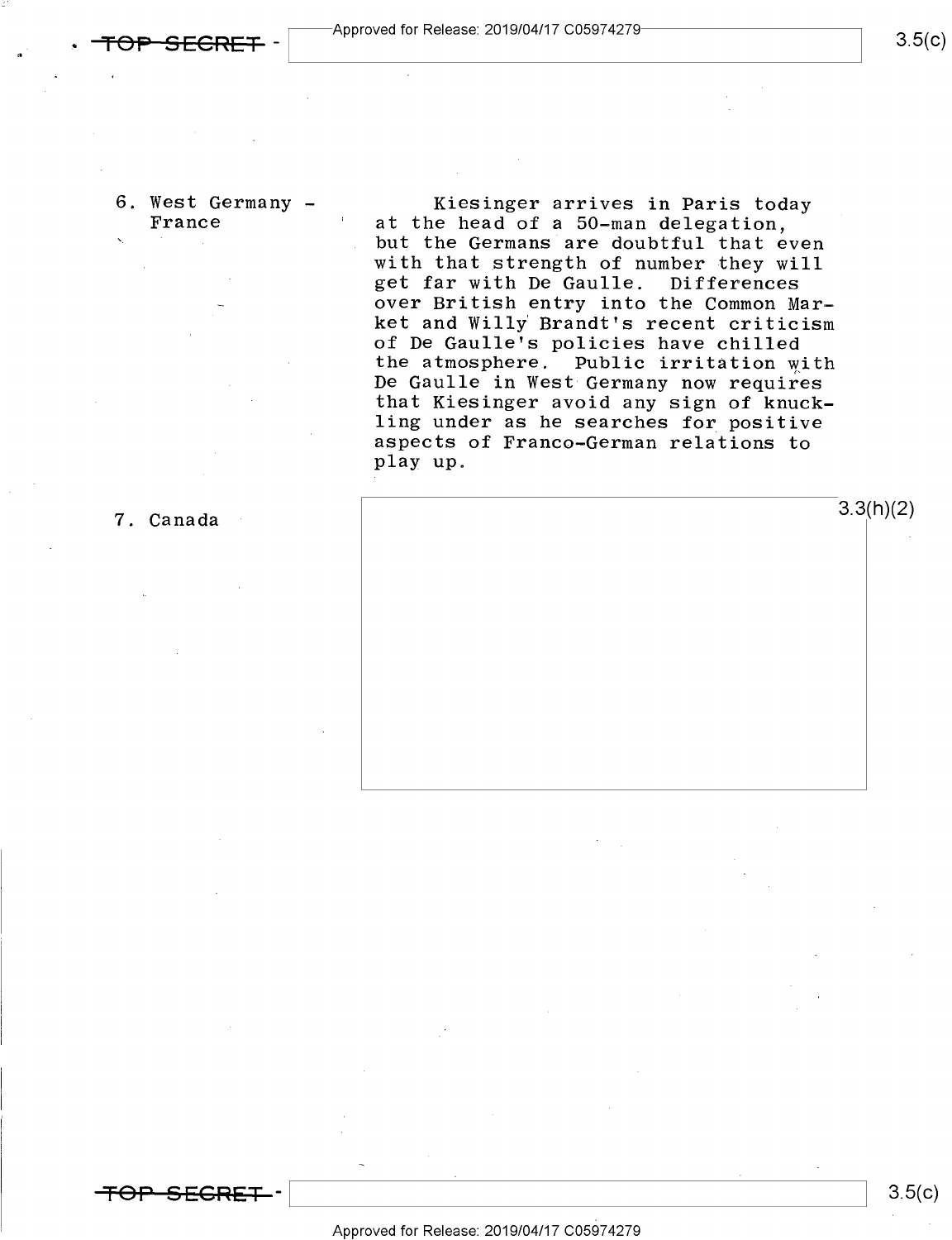<del>Top Secret</del>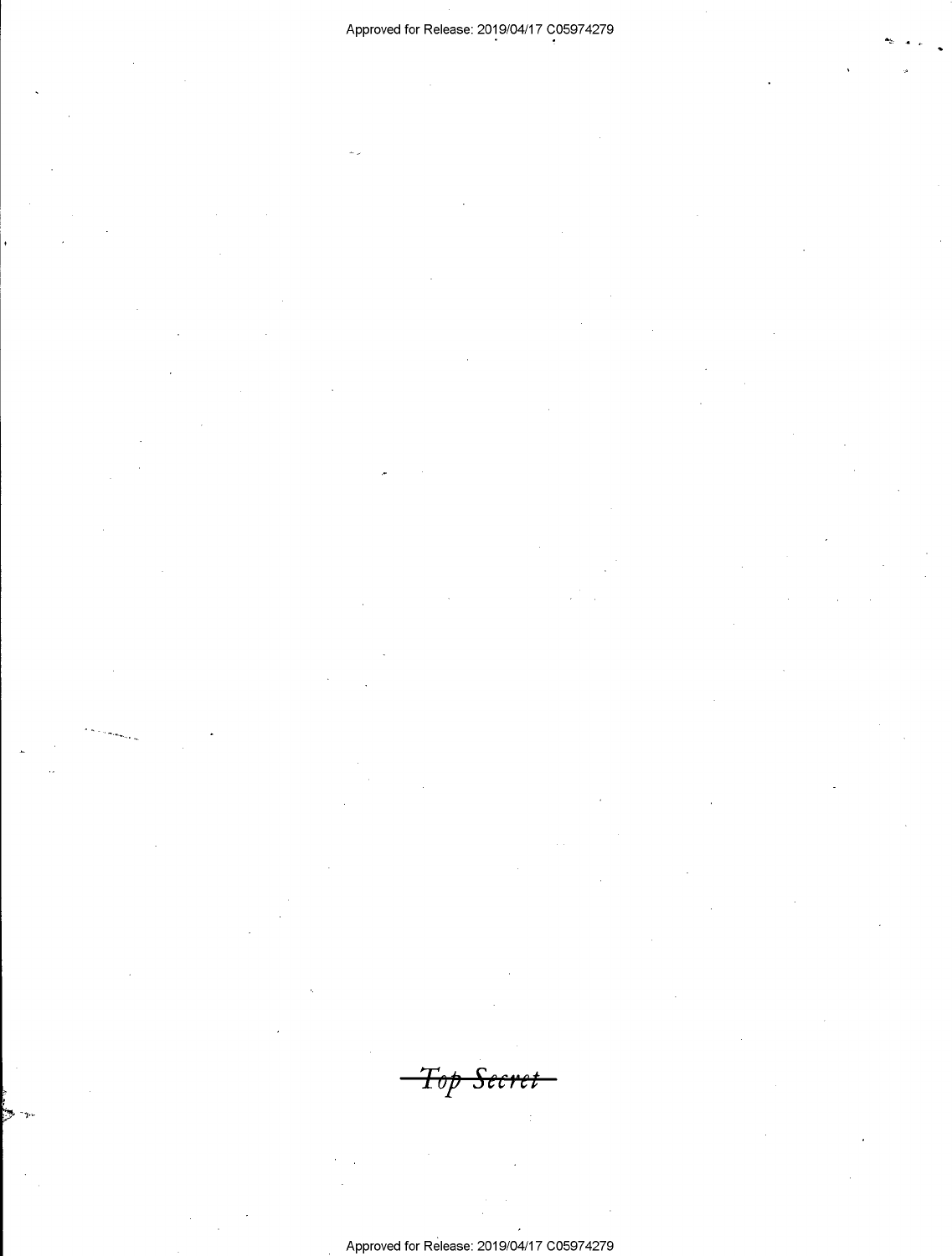**Top Secret** 



## FOR THE PRESIDENT'S EYES ONLY

# Special Daily Report on North Vietnam

**Top Secret**  $3.5(c)$ 

15 February 1968

Approved for Release: 2019/04/17 C05974279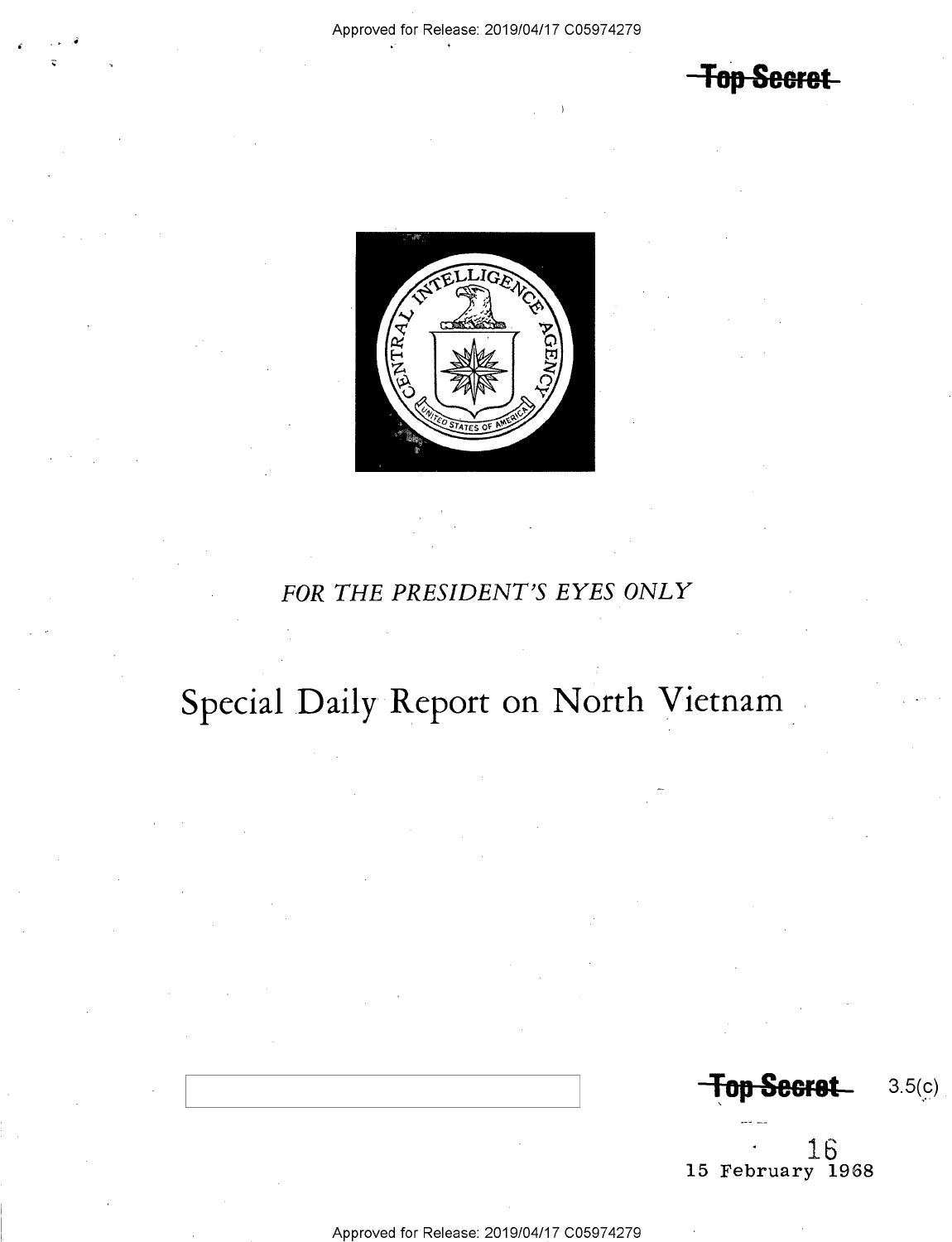Special Daily Report on North Vietnam for the President's Eyes Only

## 15 February 1968

### I. NOTES ON THE SITUATION

Background on Trinh's Latest Interview: The<br>French Press Agency main office in Paris Says the interview which its correspondent obtained on 8 February with Foreign Minister Trinh came in response to a two-week-old request. interview in which Trinh said talks with the US would begin "as soon as" the US had proven that it had stopped bombing and that the talks could cover a wide variety of subjects, including the war in<br>the South. The French correspondent had submitt The French correspondent had submitted his questions in writing well ahead of the inter-<br>view. Hanoi broadcast the interview even before Hanoi broadcast the interview even before<br>by had reached the Paris office. In commentthe copy had reached the Paris office. ing on the interview, the correspondent said Trinh's new language meant that the talks could concern ."the heart of the problem and the very solution of the war." The Foreign Ministry in Hanoi specifically approved this language in the correspondent's dispatch.

This explanation of the circumstances of the interview leaves little doubt that this was another attempt by Hanoi to keep the "will-talk" offer of late December alive in the world press and to make it seem as reasonable and forthcoming as possible.

\* \* \*

--

3.3(h)(2)

 $3.5(c)$ 

-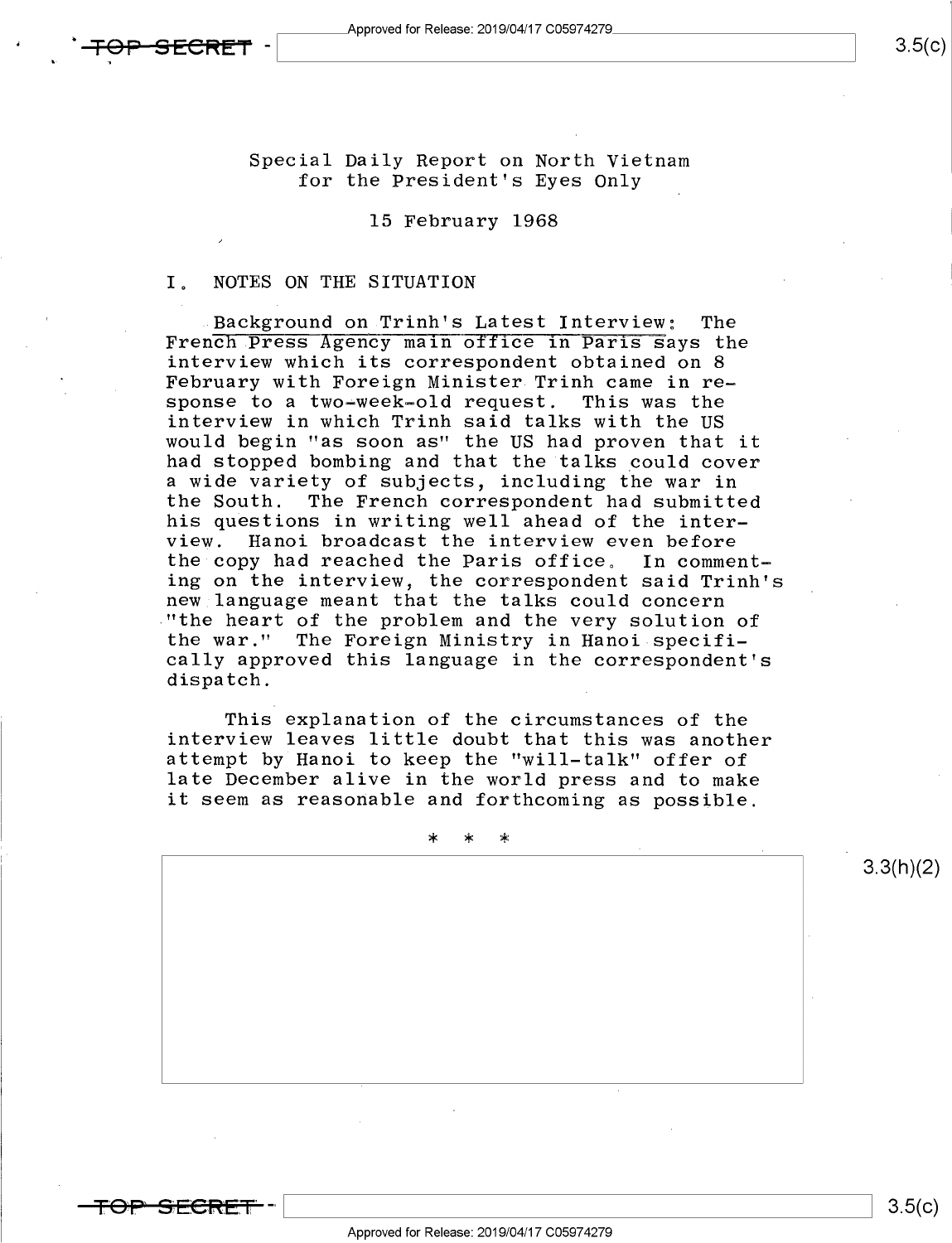Approved for Release: 2019/04/17 C05974279

 $3.5(c)$ 



North Vietnamese Comment on Site for Talks<br>with US: North Vietnam is not bothering to think<br>about a possible site for preliminary talks with the US, according to a North Vietnamese press

**TOP SECRET -**

 $3.5(c)$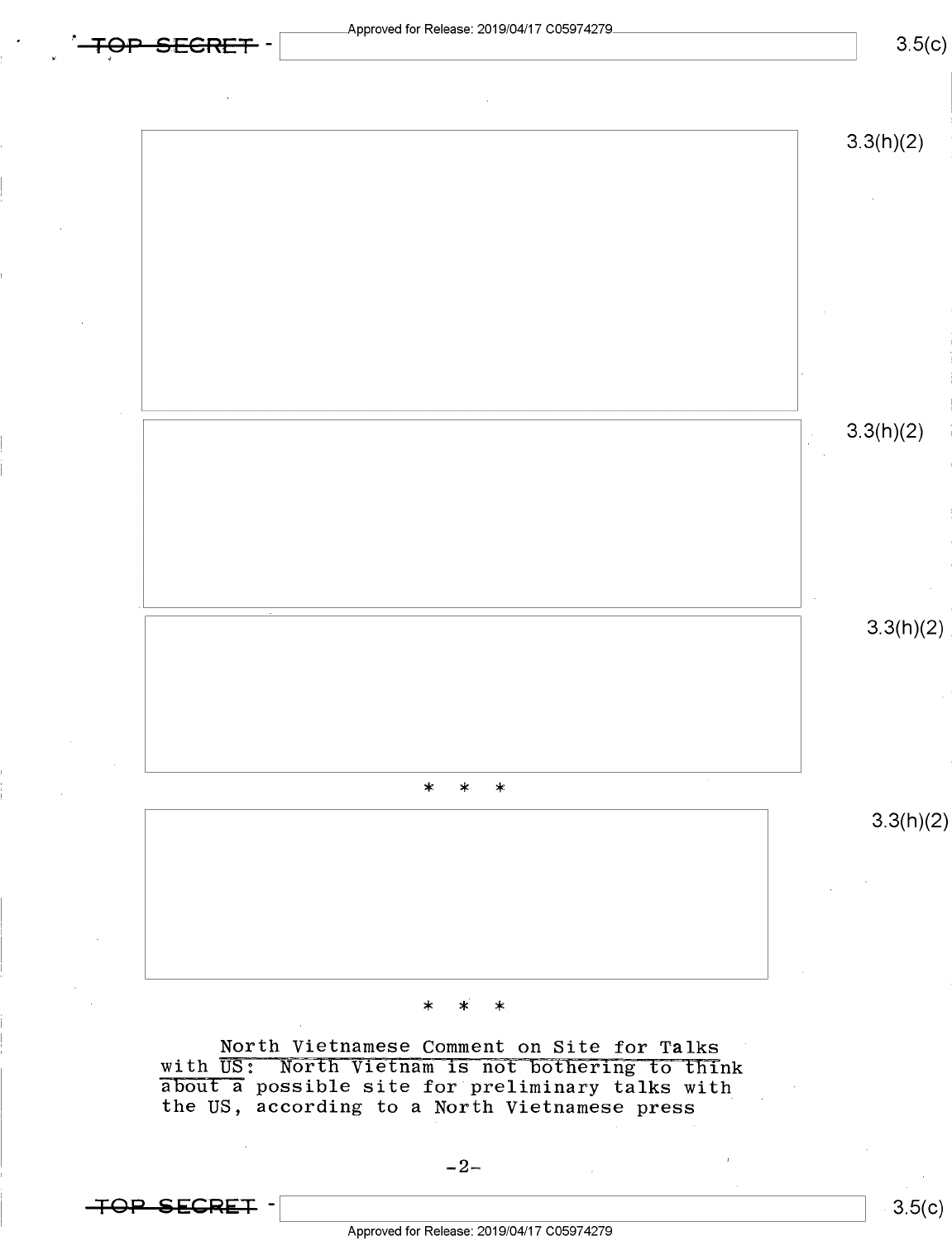official in Vientiane. In a discussion on 5 Febru-<br>ary about Communist successes in the recent Tet of-<br>fensive, the official was asked if Laos was a pos-<br>sible site for the preliminary talks which the North<br>Vietnamese had be held anywhere. The problem, he claimed, was the willingness of the Americans to negotiate.

\* \* \*

North Vietnamese Shipping Trends: A review of<br>data on foreign shipping to North Vietnam during<br>1967 shows a striking change in the country's trade<br>pattern as compared with 1966. Seaborne exports de-<br>clined 51 percent in 19 cent. This, of course, is attributable largely to<br>the bombings.

Hanoi's growing dependence on foreign assist-<br>ance was reflected last year in a 66 percent in-<br>crease in seaborne imports from the Soviet Union and<br>China. These two countries accounted for 79 percent<br>of total seaborne impo

Communist flag ships made 308 visits in 1967, about the same as in 1966. The number of Soviet ships in this trade, however, increased by 48 percent and Chinese and East European shipping de- clined correspondingly.

Seventy-eight Free World ships came into North<br>Vietnamese ports in 1967, a slight rise from the<br>previous year. The participation by British flag<br>ships rose by 34 percent, however. Most of these<br>and other Free World ships i

- \* \* \*

# II. NORTH VIETNAMESE REFLECTIONS OF US POLITICAL' ATTITUDES ON THE WAR

Hanoi Propaganda: Yesterday's English language<br>international broadcast from Hanoi described a four-<br>day fast by "more than 400 students" at Harvard, Radcliffe, and Boston University. It quoted a Harvard<br>chaplain's description of the movement as "an expres-<br>sion to end the Vietnam war."

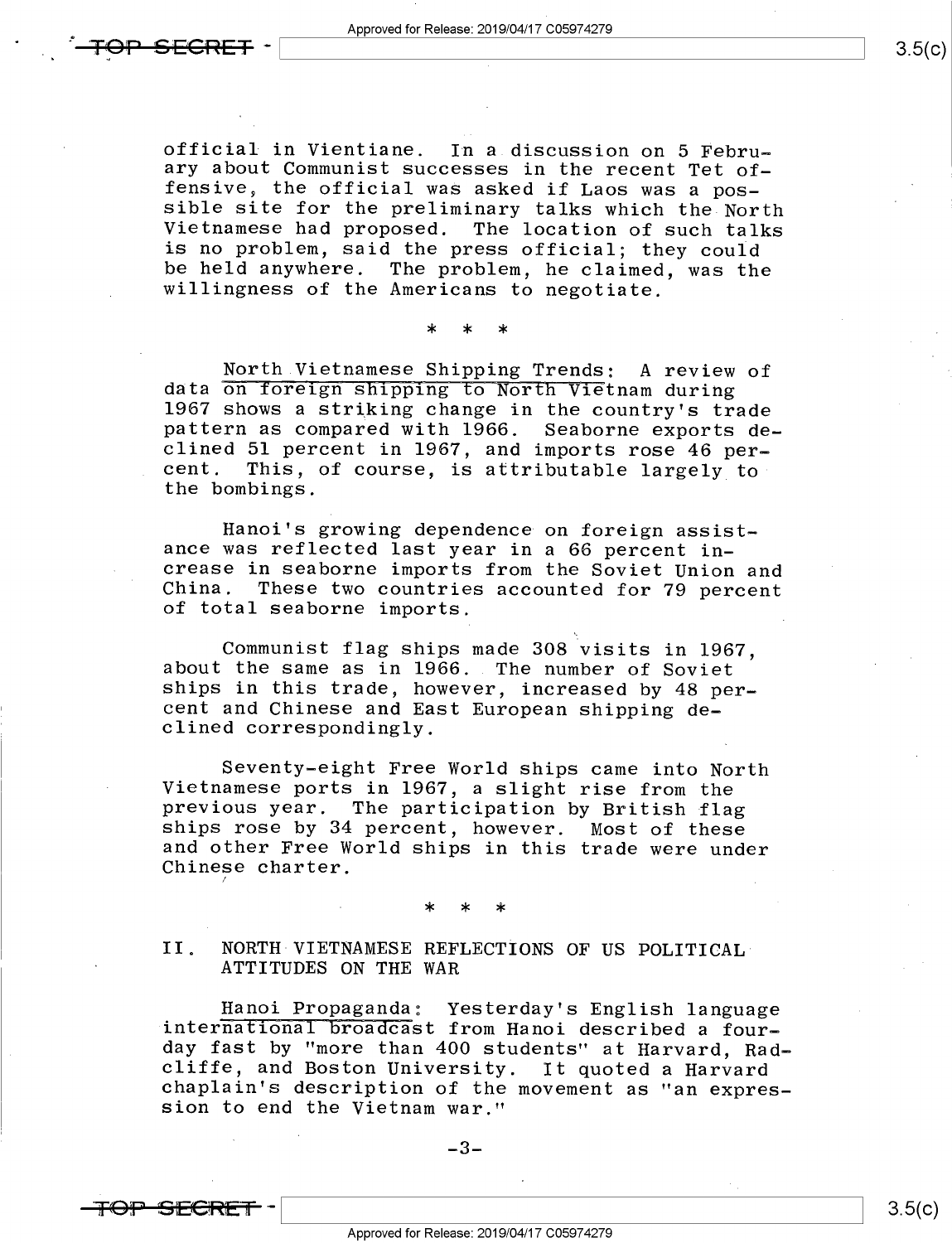$3.5(c)$ 

 $3.5(c)$ 

The same broadcast reported briefly a "recent" resolution by the National Council of Americans for Democratic Action "demanding that the Johnson ruling circles stop immediately the bombing of North Viet-Vietnam." The resolution, said Hanoi, pointed out , that "one cannot tolerate further bloodshed" to keep the "military junta" in power in Saigon.

On another subject, the broadcast quoted a recent New York Times article giving the names of . five soldiers who are allegedly seeking asylum in France "to protest the US dirty war in Vietnam."

Approved for Release: 2019/04/17 C05974279

 $-$